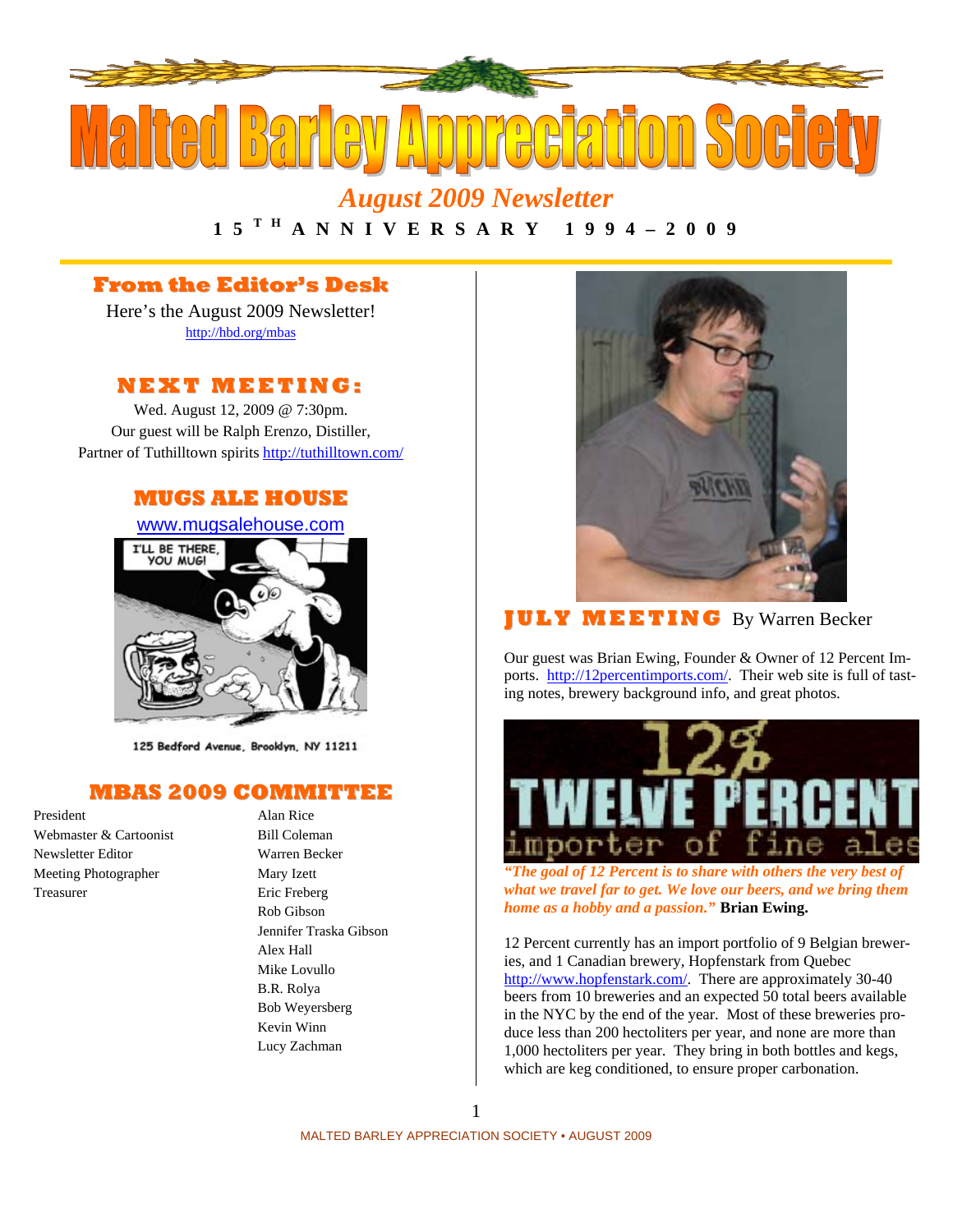

Brian shared Valeir Extra 6.5% Golden Ale, made with American Hops. This Belgian IPA, which is refermented in bottle, is a yellow-gold with dense, white head and has a spicy, citrusy nose and possesses a fruity palate, orange, yeasty, floral; growing, pleasant bitterness.

Next was the Valeir Donker 6.5% ABV, a dark ruby color with creamy off-white head. It has rich fruit aroma and flavors of malt sweetness, fig, and toffee. It's brewed by Brouwerij Contreras. http://12percentimports.com/breweries/Brouwerij\_Contreras/inde x.html

Piet-Agoras 9%, a contract beer names after the Pythagoras. It is cloudy amber, has lingering off-white head with fruity aroma with caramel; bold and sweet-tart palate, sourish, fruity; long, lingering, dry hoppy finish. Made by Brouwerij Het Alternatief http://12percentimports.com/breweries/Brouwerij\_Het\_Alternatief /index.html



Tournay de Noel 8.2% ABV, from a 200 year old farmhouse brewery just "outside of town." Located close to the French border, the brewery's property records suggest that it began operations at least by 1753. Laurent Agache, the owner/brewer, told

Brian that the actual brewery was closed for some 30 years. Tournay currently makes 4 beers, Blonde, Brown, Spiced Ale, and Noel bier, though I noticed that have a Saison & Stout listed. http://12percentimports.com/breweries/Brasserie\_de\_Cazeau/inde x.html



The last beer Brian poured was the delicious Embrasse, a 2 year old bottling of 9% ABV dark ale which uses 8 malts, from Brouwerij De Dochter van de Korenaar, located in the "island" section of Belgium within Holland called Baarle-Hertog. Rich brown, lasting khaki head with aroma of chocolate malt, coffee, & smoke; vanilla, cocoa, toffee, smoke, full-bodied, richly complex http://12percentimports.com/breweries/Brouwerij\_De\_Dochter\_V an\_De\_Korenaar/index.html

We look forward to trying more of the 12% beers as they are available. Please check Brian's beer updates on his web site at: http://12percentimports.com/news.html



2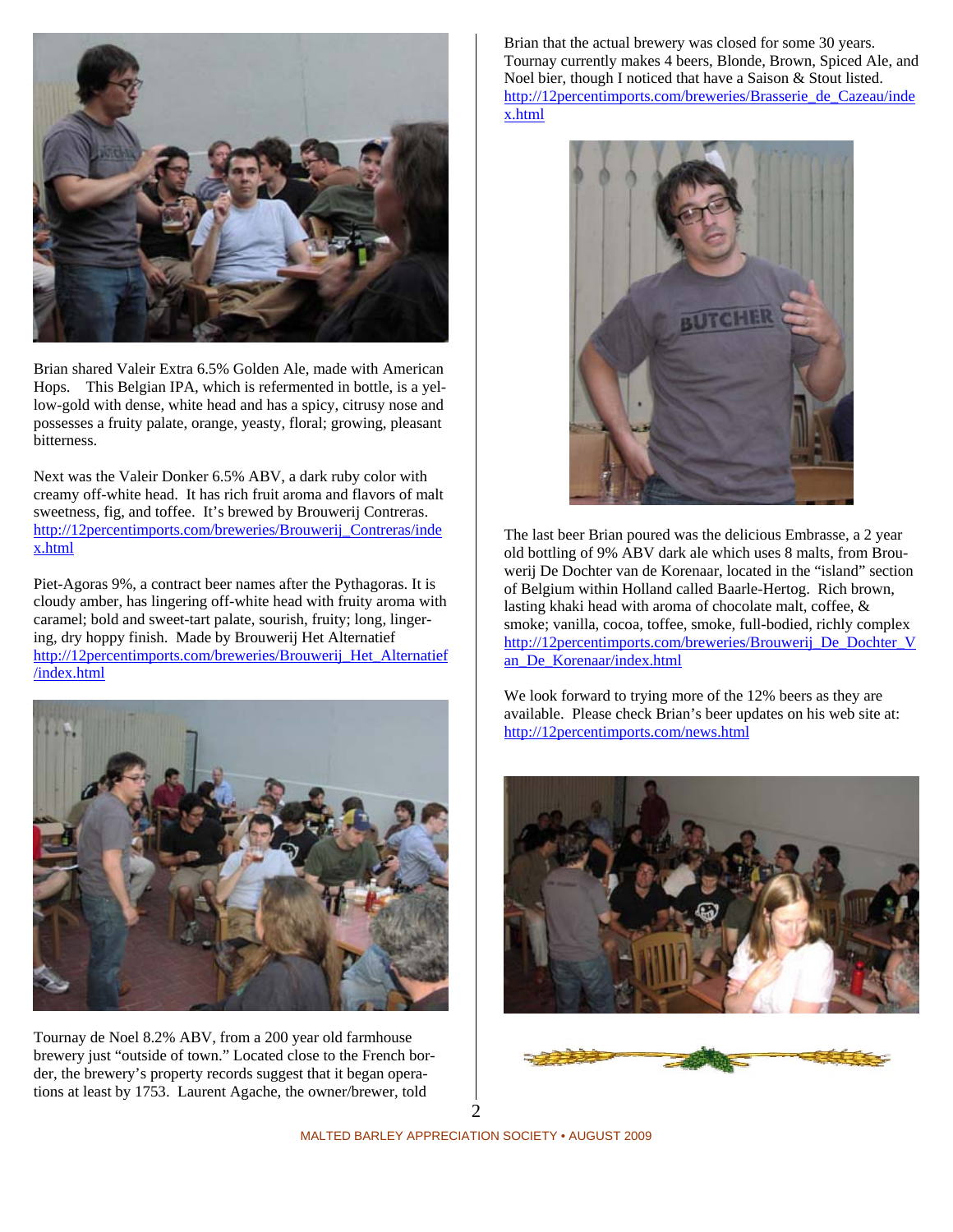## **Beer Quest Update**

The Teaser Trailer for Beer Quest has been posted for your enjoyment on You Tube in HD! Check it out: http://www.youtube.com/watch?v=8ZAmG\_9Cze0 http://www.beerquest.tv/ http://thebeerquest.blogspot.com/

## **Brewed in Brooklyn Walking Tour**

Brewed in Brooklyn tours currently operate every weekend. http://www.urbanoyster.com/brewed-in-brooklyn-tour.html

## **Brooklyn Homebrew coming soon!**

Brooklyn's only homebrewing supply store to open near  $9<sup>th</sup>$  Avenue and  $4<sup>th</sup>$  avenue in Park Slope, where you can buy Hops/ Yeast/ Grain Malts Malt Extract/ Books/ Equipment/ Local Honey/ Spices: Brooklynhomebrew@gmail.com More info at: http://www.brooklynhomebrew.blogspot.com/

## **Event Calendar** by President Alan Rice

#### **H O M E B R E WI N G C O M P E TI TI O N S:**



http://www.beertown.com/homebrewing/schedule.html



http://www.bjcp.org/compsch.html

#### August 15, 2009 **FOAM Homebrew Competition**

Presented by The Fitchburg Order of Ale Makers Entry deadline has past, but FOAM sent us a special request for judges! http://www.foambrew.com/

Sun. Sept. 3, 2-5pm **Chew 'N Brew at The Diamond**, \$25. Homebrew and home-made food pairings competition. Entry list is full, but you can still attend. Only 100 tickets, buy at the bar now. http://www.thediamondbrooklyn.com/

NY State Fair results: Fritz Fernow, 1<sup>st</sup> place, American IPA http://www.nysfair.org/2009-competition-results

AHA Nat'l Homebrew Comp.: Michael Kane, 1<sup>st</sup> place, Dusseldorf Altbier, 2<sup>nd</sup> place, Dry Stout. http://www.beertown.org/events/nhc/

## **Beer Related Events:**

Wed. Aug. 12, **Boulder Brewing at Blind Tiger**. Oak Aged Planet Porter (World Premiere!), Mojo IPA (Draft & Cask), Hazed & Infused, Singletrack Copper Ale, Sweaty Betty, Never Summer Winter Ale, Flashback (30th Anniversary) India Brown Ale, Mojo Risin' IIPA, Sundance Amber, Buffalo Gold. http://blindtigeralehouse.com

Wed. Aug 12, **Twelve Percent Imports at Diamond**, \$15. Brian Ewing will be on hand. Six beers plus cheese. http://www.thediamondbrooklyn.com/

Wed. Aug. 12, 6-8pm, **River Horse at Stag's Head**. Hop Hazard, Double Wit, and ESB. Greg Papp will be on hand. http://thestagsheadnyc.com/

Thu. Aug. 13, 6:30-9:30pm, **Ommegang Beer Dinner at NY Athletic Club's City House**. Phil Leinhart will be on hand. (212) 247-5100 http://www.nyac.org/

Thu. Aug. 13, **Southern Tier at Amsterdam 106**, list TBA. http://divebarnyc.com/

Sat. Aug. 15, 4-6pm, **French Beer Tasting at New Beer**, free. Jenlain St-Druon, Pietra Amber Lager, Pietra Columba Wit. http://www.newbeer.com/

Aug. 15-16, 11:45am-3:30pm, **Brewed in Brooklyn Walking Tour**, \$45, includes beer and food. The rise and fall and rise again of the brewing industry in Williamsburg. Walk from Brooklyn Brewery to Huckleberry Bar. Details and tickets at: http://www.urbanoyster.com/ Also on Aug. 22, 29, 30.

Sun. Aug. 16, 2pm, **Dog Days at Standings**. Dogfish Head Midas Touch and Palo Santo Marron, free Belgian fries. http://www.standingsbar.com/

Mon. Aug. 17, **Goose Island at Dive Bar 96**. Six drafts TBA. http://divebarnyc.com/

Tue. Aug. 18, 5-8pm, **Great Brewers at Ulysses'**. Brewery reps will be on hand. Sierra Nevada Pale Ale, Blue Point Toasted, Chimay, Smuttynose IPA, Southern Tier Unearthly IPA, Victory Prima Pils, Left Hand St. Vrain, The Bruery Orchard White, Sixpoint Brownstone, Allagash White, Magic Hat #9, Ommegang Rare Vos, Troegs Amber, Flying Dog Porter, d'Achouffe La Chouffe, Original Sin Cider, Schneider Weisse. http://www.ulyssesfolkhouse.com/

Tue. Aug. 18, 7-9pm, **NY State Beer & Cheese Pairing Sail at Pier 62**, \$85. Chelsea beers, sunset cruise in NY Harbor. http://www.sailnyc.com/ Also on Sept. 1.

Tue. Aug. 18, 7-9pm, **Great Brewers at Southern Hospitality**, \$20. 10 breweries, 20 beers. http://southernhospitalitybbq.com/

Tue. Aug. 18, **Bacon & Beer Tasting at Jimmy's No. 43,** \$45. Shelton Bros. beers, TBA. http://www.jimmysno43.com/

Tue. Aug. 18, **Schmaltz at Amsterdam Ale House**. Bittersweet Lenny's RIPA, Barrel Aged Bittersweet Lenny's, Jewbelation 12.

Wed. Aug. 19, **Flying Dog at Mudville 9**. In Heat Wheat, Doggie Style Pale Ale, Kerberos Tripel, Dog Schwartz, 20th Anniversary Beer. http://www.mudville9.com/

Wed. Aug. 19, **Lagunitas at Stag's Head**. IPA, Pilsner, Hop Stoopid and more.

Wed. Aug. 19, 7pm, **Oysterfest at David Copperfield's**. Blue Point beers TBA. http://www.davidcopperfields.com/

Thu. Aug. 20, **Cisco at Dive 75**. List TBA. http://divebarnyc.com/

Sat. Aug. 22, 10am-7pm, **Stoudt's Brewery Tour and Beer Fest from**